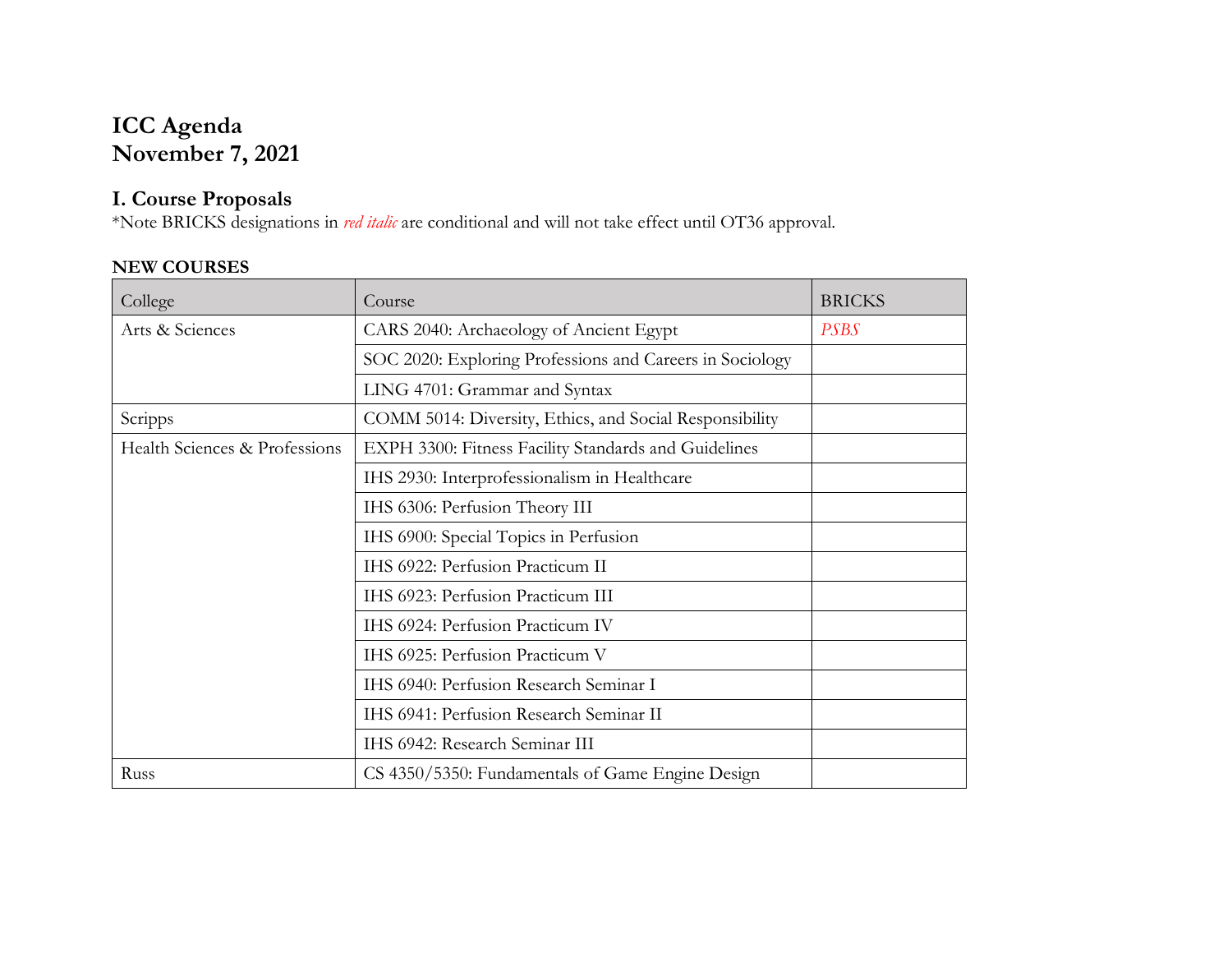## **COURSE CHANGES**

| College                       | Course                                                         | <b>BRICKS</b> | Changes                                                                                                       |
|-------------------------------|----------------------------------------------------------------|---------------|---------------------------------------------------------------------------------------------------------------|
| Arts & Sciences               | ECON 4910: Internship in<br>Economics                          | BLD           | Description, offerings, hrs from 3 to variable 1-<br>3, LOs, prereqs, texts, KGFs                             |
|                               | GEOL 1350: Natural Disasters                                   | <b>PNS</b>    | Description, LOs, BRICKS; course topics info<br>added                                                         |
|                               | HIST 2905: Technology in World<br>History                      | ACNW          | description, LOs, BRICKS                                                                                      |
|                               | LING 4701/5701: Grammar and<br>Syntax                          |               | Added 4701 (UG) section                                                                                       |
|                               | PHIL 3350: Environmental Ethics                                | <b>BER</b>    | LOs; added course topics info, BRICKS<br>component                                                            |
|                               | SOC 2610: Deviant Behavior                                     | [ACNW]        | LOs; remove prereq                                                                                            |
| <b>Business</b>               | SASM 3760: Sport Facility and Event<br>Management              |               | Texts, prereq                                                                                                 |
| Health Sciences & Professions | CSD 1070: Voice and Articulation                               | <b>BSL</b>    | Description, LOs, topics; added texts, KGFs,<br><b>BRICKS</b>                                                 |
|                               | CSD 1080: Introduction to<br><b>Communication Difference</b>   | <b>BDP</b>    | name from "Introduction to Communication<br>Disorders," description, LOs; added course<br>topics info, BRICKS |
|                               | CSD 8351: Professional Education in<br>Audiology III           |               | LOs; added culm experience                                                                                    |
|                               | EXPH 4160/5160: Resistance<br>Training: Theory and Application | <b>BSL</b>    | Description. hr change from 3 to 4; LO changes<br>topics; KGFs; add BSL                                       |
|                               | HLTH 2000: Introduction to Public<br>Health                    | <b>ACNW</b>   | LOs; prereqs; course topics info added                                                                        |
|                               | HLTH 4910: Internship in Health<br>Services Administration     | BLD           | Description; adds prereqs                                                                                     |